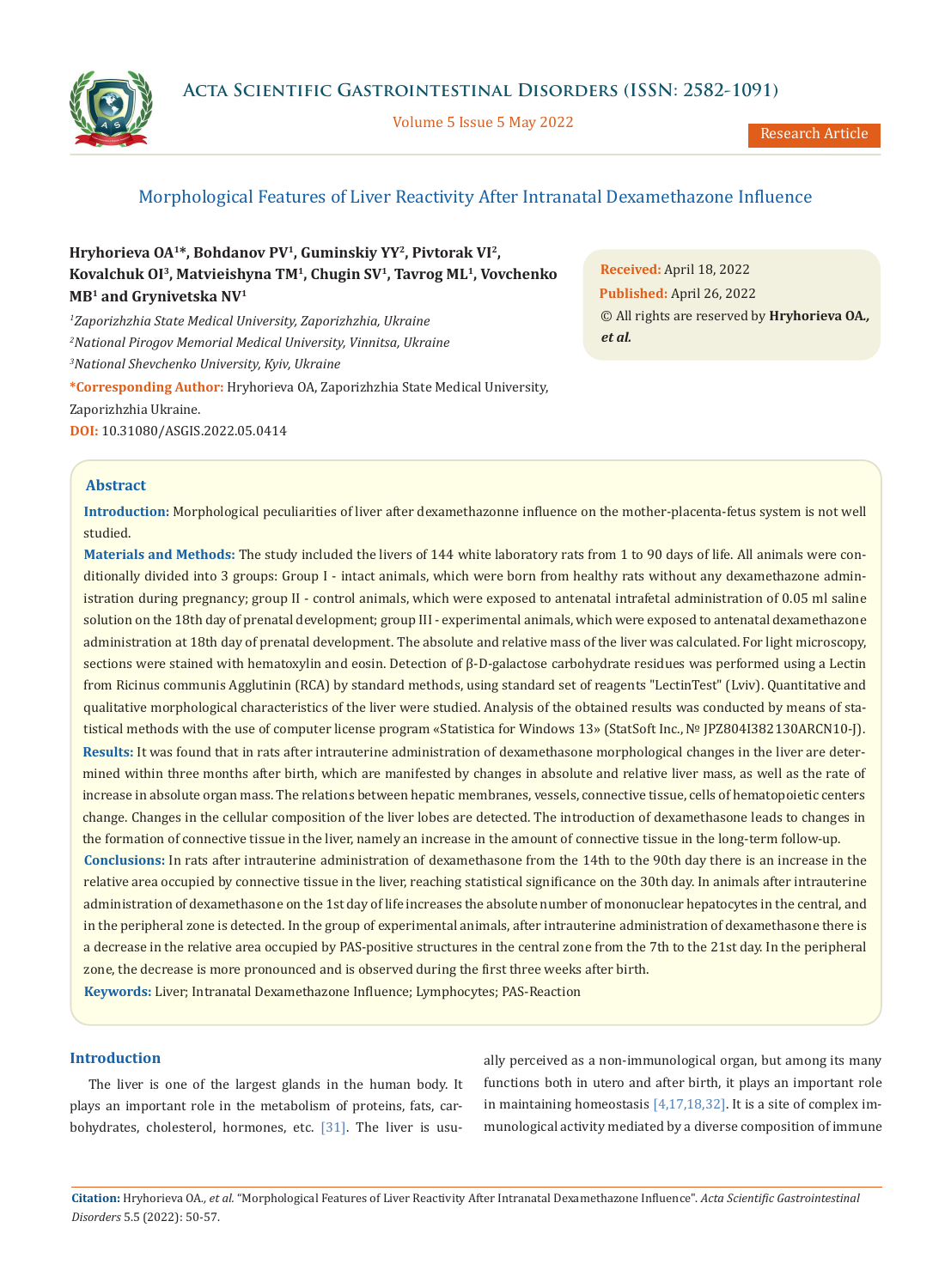cells [3,4,24,26,29,38,39]. In the foetal period, the liver plays the role of the main transient immune organ [11,22,24,34]. Due to its location on the path of blood from mother to foetus, it becomes most vulnerable to disorders in the mother-placenta-foetus system [2].

There is a number of investigations concerning the effects of glucocorticoids on the body. Glucocorticoids exert their effects through glucocorticoid nuclear receptors located in cells of various organs and tissues  $[9,19]$ . A significant number of nuclear glucocorticoid receptors are located in embryonic tissues. Glucocorticoids mimic the pharmacological signal of stress, with a single or multiple injections [24]. Regardless of how glucocorticoids enter the foetus, through the placenta or when injected directly into the foetus, they show similar potency. The placenta may partially metabolize natural glucocorticoids, but synthetic glucocorticoids such as betamethasone and dexamethasone may resist this process and enter the foetus completely. Dexamethasone stimulates cytotrophoblast terminal villi to form syncytium when administered in the first trimester of pregnancy by increasing aberration and deposition of periplacental fibrin, which may be complicated by preeclampsia and foetal growth retardation [10]. The teratogenic potential of glucocorticoids has a wide variety. For example, mice often have cleft palate due to blockage of mesenchymal cell proliferation and epithelial cell differentiation  $[13]$ ; rabbits often have heart abnormalities. Rats and monkeys are more tolerant of glucocorticoids during pregnancy, but foetal growth retardation may occur. In human studies, a teratogenic effect may occur with the use of glucocorticoids, especially in the first trimester of pregnancy. The least side effects were observed with the use of inhaled forms of glucocorticoids, but it is impossible to completely rule out their harmful effect on foetal development. In the liver, glucocorticoids activate the processes of gluconeogenesis, also participate in the formation of liver enzyme systems - reduce glucokinase activity [13].

Some studies suggest that prednisolone administration in the first trimester of pregnancy (4 to 13 weeks) did not cause a teratogenic effect on the fetus, but doubled the number of preterm births and reduced body weight at birth  $[27]$ . On the other hand, there is evidence of an increased risk of infectious complications in mothers and an increased risk of antenatal foetal death. Thus, for every 1,000 women who receive glucocorticoids during pregnancy, there are 3-5 neonatal deaths [7].

Betamethasone and dexamethasone are the glucocorticoids of choice for reaching foetal organs, both are more closely related to glucocorticoid receptors than cortisol and are not inactivated by 11β-HSD2 and therefore pass freely through the placenta. There are conflicting data on behavioral changes that are observed by parents at later stages of child development [24]. There is also a lack of data on metabolic, vascular and immunological effects [26,37].

A number of experimental models of prenatal stress and glucocorticoid excess have pointed to later effects such as high blood pressure in adults, glucose and insulin levels, and behavioral changes resembling anxiety and depression. All of these effects have been found in many animal species, including rats, mice, guinea pigs, sheep, and pigs. Similar effects have been found in studies in primates with low-dose glucocorticoids [16].

Unfortunately, despite the large number of studies on the effects of glucocorticoids on the foetus, there is almost no data on the antenatal effects of glucocorticoids on the morphogenesis of the liver, the ratio of its cellular composition, as well as studies of the lymphoid component of the liver.

#### **The aim**

To study morphological features of liver reactivity after intranatal dexamethazone influence.

#### **Materials and Methods**

To solve the problem we investigate he livers of 144 white laboratory rats of the first three months of life. All animals have been provided by the vivarium of PE "Biomodelservice" Kyiv, veterinary certificates KI - 33 №042560 dated 17.09.2014, KI - 33 №049566 dated 23.05.2016, KI - 33 № 054439 dated 15.09.2016. The keeping of rats was conducted kept in standard conditions of vivarium in acrylic cages with a volume of  $300 \text{ cm}^3$  for 4-5 animals each and free access to water according to "European Convention for the protection of vertebrate animals used for experimental and other scientific purposes" (Strasbourg, 18.03.86 G.) and the Law of Ukraine № 1759-VI (15.12.2009).

In order to define the peculiarities of liver reactivity we divide animals into three groups: the first one included intact animals, which were born from healthy rats; the second group included control animals, which were exposed to antenatal intrafetal ad-

**Citation:** Hryhorieva OA*., et al.* "Morphological Features of Liver Reactivity After Intranatal Dexamethazone Influence". *Acta Scientific Gastrointestinal Disorders* 5.5 (2022): 50-57.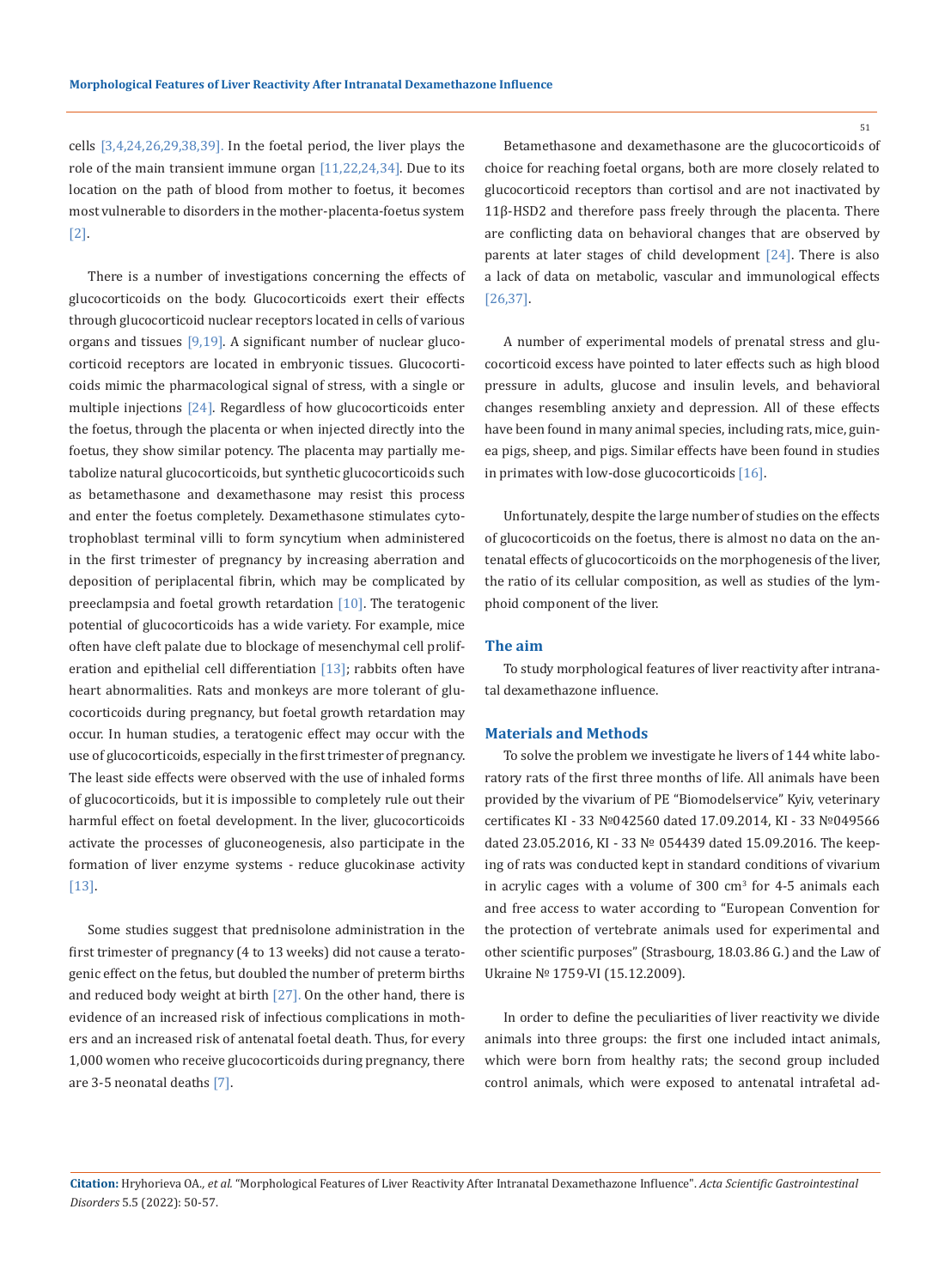ministration of 0.05 ml saline solution on the 18th day of prenatal development. Experimental animals composed the third group, the rats of this group were exposed to antenatal dexamethazone administration at 18th day of prenatal development by analogy with the control group in volume of 0.05 mL in delution of 1:40. After operation of intranatal injection of solutions of different nature, the animals were kept in separate cages up to parturition and 30 days after it. In a month the female was separated from the offspring. The liver was examined at days 1, 3, 7, 14, 21, 30, 60 and 90 after birth.

We weighed animals on pharmacy scales, livers up to 1 gram we weighted on Torsion Scales, and livers exceeded 1 gram we weighted on Pharmacy Scales. We calculated the absolute and relative mass of the liver. 10% neutral formalin solution was used for fixation of the liver samples of 2 mm in thickness. The fixation lasted for 48 to 72 hours. Standard histological methods were used for analyzes of histological samples. For light microscopy, we stained We with hematoxylin and eosin. To detect the complete complex of glycoproteins in the liver parenchyma used PAS-reaction. To differentiate glycoproteins, histological samples were pre-treated with amylase. Phenylhydrazine (10% solution) was used to control and block 1,2-glycol groups. The evaluation of the obtained results was performed semi-quantitatively in points. 0 points - no reaction, 1 point - pale pink color, 2 points - pink-red color, 3 - red color, 4 points - burgundy-red color. The calculation of the relative area occupied by PAS-positive structures was done using the electronic program ImageJ with masking. To detect the content of glycogen in hepatocytes used the color of sections with carmine according to Best.

To study the content and distribution of connective tissue in the structures of the liver it was used staining of sections by the method of Van Gizon. To determine the relative amount of type III collagen fibers, a Leidlow histochemical "silver impregnation" reaction was used, followed by processing of the results using the ImageJ program with the application of masks. We detected residues of β-D-galactose using a Lectin from Ricinus communis Agglutinin (RCA) by lectinhistochemical method, using standard set of reagents "LectinTest" (Lviv).

For electron microscopy, 1x1 mm thick pieces of liver were fixed immediately after extraction in 2.5% glutaraldehyde solution, followed by treatment in 1% osmium tetraoxide solution. Subsequently, the pieces were carried out on an ascending battery of alcohols up to 100% alcohol, acetone with additional contrast for two hours in 2.5% uranyl acetate at 700C, pouring into the unit was carried out by gradual impregnation of tissue with acetone oxide with epon (3:1; 1:1; 1:3) and poured into a clean epon. The polymerization of the resins was performed in two stages at  $36\%$  (12  $^{\circ}$ h) and 56<sup>o</sup>C (24 h). Semi-thin (1-2 μm) and ultra-thin (55-65 nm) sections were obtained on a Boeckeler RMC PowerTome. Semithin sections were stained with methylene blue. Ultrathin sections were contrasted with Reynolds lead citrate for 25 minutes at room temperature. Ultrathin sections were studied in an electron microscope PEM-100-01 at an accelerating voltage of 75 kV.

We studied quantitative and qualitative structural characteristics of the liver including analysis of cell composition and content of connective tissue substances in central and peripheral areas of the classical lobule, according to the International Anatomical Nomenclature (2005).

The relative area of the liver structures was calculated on a unit area of  $10,000 \mu m^2$ . We examined the relative area occupied by hepatic plates, sinusoidal capillaries, central veins, interparticle veins, arteries and bile ducts, connective tissue and foci of hematopoiesis in two areas of the liver zones: central and peripheral. With an oil immersion technique we calculated the number of liver cells: mononuclear and multinucleated hepatocytes, hepatocytes with signs of mitosis, endothelial cells of sinusoidal capillaries, Kupffer cells, lymphocytes, hematopoietic cells.

We conducted analysis of the data by statistical methods (license program «Statistica for Windows 13» (StatSoft Inc., № JP-Z804I382130ARCN10-J)). The significance of the differences between the experimental groups was assessed using the Student's criterion t, considering the differences to be reliable at  $p < 0.05$ , that is generally accepted for biological and medical researches. The numerical data of the obtained results are presented as  $M \pm m$ (arithmetic mean ± standard error of the mean).

## **Ethnical approval**

Supporting and withdrawal of animals from experiment was carried out in accordance with the requirements of the European Commission Directive (86/609/EEC), Law of Ukraine № 1759-VI (15.12.2009) On the Protection of Animals from Cruelty.

**Citation:** Hryhorieva OA*., et al.* "Morphological Features of Liver Reactivity After Intranatal Dexamethazone Influence". *Acta Scientific Gastrointestinal Disorders* 5.5 (2022): 50-57.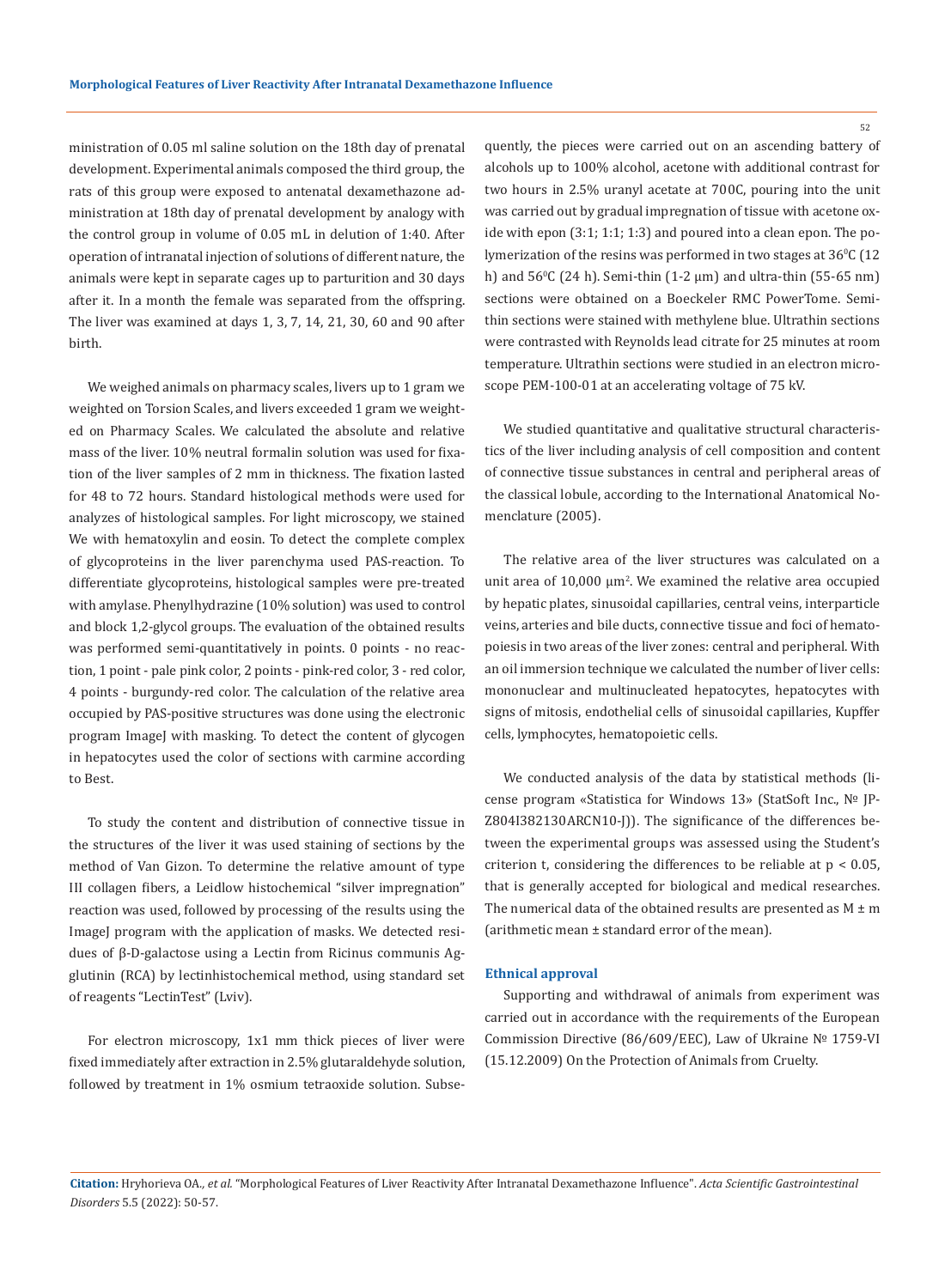#### **Results and Discussion**

Earlier it was shown the dynamics of absolute and relevant mass of the rats' liver in early postnatal period in normal conditions and after intranatal antigen injection [14].

In the experimental group of animals injected with dexamethasone in utero, the absolute mass of the liver on the first day of life is  $197.17 \pm 13.84$  mg, which is lower than in the intact and control groups. The decrease in absolute mass is more pronounced and becomes statistically significant on the 7th, 21st and 30th day of life. In the future, there is an increase in the absolute mass of the liver, which exceeds the indicators in the intact and control groups on the 60th and 90th day of life. Indicators of increase in absolute mass of the liver are uneven and lower than in the control group until the 60th day of observation, but on the 90th day of life there is an increase compared to control, the increase in absolute mass of the liver almost twice. The dynamics of the relative mass of the liver is also wavy. The indicators are lower than those in the intact and control groups and have significant differences on the 1st, 3rd and 60th day of observation. The obtained data coincide with the data of  $[20]$  on the study of the effects of glucocorticoids during pregnancy and their impact on the development of pathological conditions in the postnatal period.

In experimental animals, which were injected with dexamethasone in utero, as in the control, most of the parenchymal elements of the liver are hepatocytes, which in contact with each other form liver plates (or liver transplants). In these animals there is a gradual increase in the relative area occupied by hepatic plates during the first week of observation from  $58.67 \pm 2.84\%$  on the 1st day to  $76.19 \pm 2.08\%$  on the 7th day, which is almost indistinguishable from indexes in intact and control groups. On the first day of life, there is a prevalence of mononuclear hepatocytes in both zones of the liver lobes  $(63.65 \pm 1.74$  cells per unit area in the central and  $60.70 \pm 1.74$  cells per unit area in the peripheral zone). On the 21st day, there was a statistically significant decrease in the relative area occupied by hepatic plates by 6.13% compared with the same index in the control group (74.12  $\pm$  2.38% in the experimental group and 80.25  $\pm$  1.99% in control group), which is accompanied by a gradual decrease in the number of mononuclear hepatocytes on the 14th day  $(51.83 \pm 1.22 \text{ cells per unit area in the experiment and})$  $66.61 \pm 1.39$  cells per unit area - in control) in the central zone, in both zones on the 21st and 30th day of life. From the 30th to the 90th day of life there is a significant decrease in the number of both mononuclear and multinucleated hepatocytes in the peripheral zone of the lobules.

Sinusoids (Vas sinusoideum) are small (9-12 μm in diameter) vessels. They are formed by an intermittent endothelium in which there is no basement membrane. The mucopolysaccharide subendothelial extracellular matrix is a special type of basement membrane with which sinusoidal cells and hepatocytes come into contact. It consists of collagen IV, VI, XIV types, glycoproteins such as fibronectin, laminin, hyaluronic acid and others, as well as proteoglycans such as heparan, chondroitin sulfate and others [16]. The relative area of sinusoids tends to gradually decrease during the first week from  $17.33 \pm 2.19\%$  on the first day to  $9.05 \pm 1.40\%$  on the seventh day. On the 14th day there is an increase in the relative area of sinusoids, which becomes statistically significant on the 21st day, exceeding the indicators in the control and intact groups by 4.94%. In the future, there is a gradual decrease in the relative area of the, which does not differ from the intact and control groups. The number of sinusoidal endothelial cells is decreased on the 1st day in the central zone of the hepatic lobules compared with the control group  $(4.52 \pm 0.87$  cells per unit area - in experimental animals and  $7.48 \pm 0.87$  cells per unit area in control). Subsequently, there is a gradual increase in number of endothelial cells, which reaches maximum values on the 14th day (14.96 ± 1.39 cells per unit area in the central and  $11.13 \pm 1.22$  cells per unit area) in the peripheral zone of the lobes.

Intrahepatic connective tissue is formed mainly by type III collagen fibers and extracellular hepatic matrix. Type III collagen fibers are located in the form of a network in the sinusoidal space on the basal surface of the liver plates and provides mechanical support to the sinusoids, as well as involved in the regeneration of hepatocytes. The connective tissue of the liver is mainly represented by collagen fibers, which are located around the interparticle vessels, form a framework of sinusoids and are located in the capsule of the liver. Due to the dynamics of the relative area occupied by connective tissue in rats treated with dexamethasone solution in utero, there is a gradual increase in this indicator from the first day to the end of the second week of life. On the 21st day, this indicator is almost twice as high as in the control group  $(4.71 \pm 1.15\% \cdot \text{in}$ the experimental group and  $2.25 \pm 0.74\%$  - in the control group). On the 30th day, the excess reaches statistical significance (5.78  $\pm$ 1.10% in the experimental group and 2.56 ± 0.80% in the control group). The relative area occupied by connective tissue on the 60th and 90th days of life in the experimental group continues to exceed similar indicators in the control group by 2.6% and 1.48%, respectively, but such an increase is not statistically significant. The dynamics of the relative area occupied by the interparticle arteries

**Citation:** Hryhorieva OA*., et al.* "Morphological Features of Liver Reactivity After Intranatal Dexamethazone Influence". *Acta Scientific Gastrointestinal Disorders* 5.5 (2022): 50-57.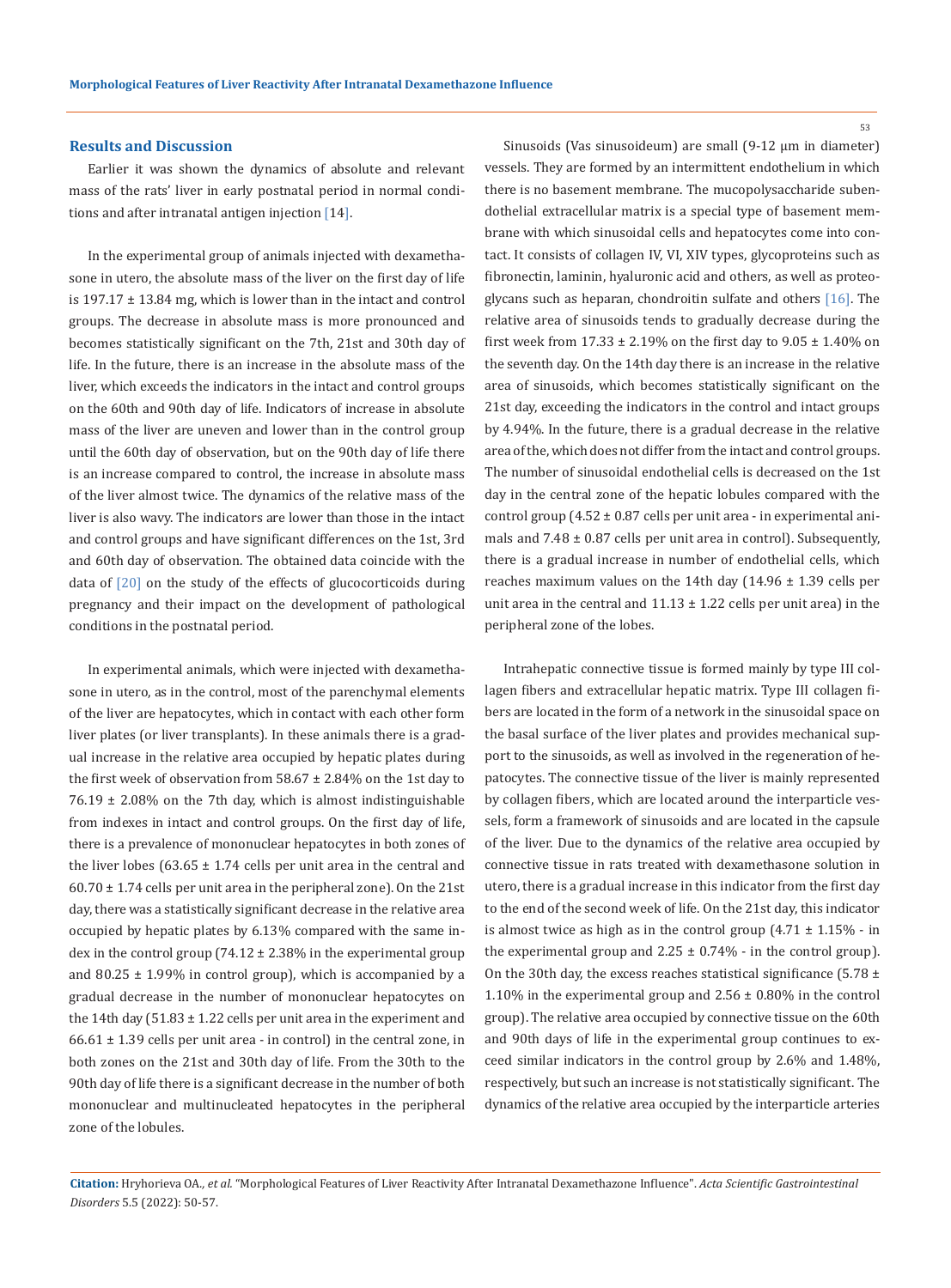tends to increase gradually and slightly exceeds the control group with 7th to 14th days and 30th to 90th days of life, but such changes have no statistical significance. The dynamics of the relative area of the interparticle veins is wavy. Indicators during the first week of life are slightly lower than those of the control group, gradually increasing from the 14th to the 21st day. But such changes do not acquire statistical significance.

Stellar macrophages (Kupffer cells) - belong to the specialized resident macrophages of the liver and are part of the reticulendothelial system of the body.  $[6,11,30,33,35,36]$ . They are located inside the sinusoids, occupying a third of the total volume of sinusoidal cells, which is about 20% of non-hepatocyte cells [7,15,17,40]. They have an irregular shape, 9 μm thick in diameter. Plasmalemma has a large number of condyles, which gives them the shape of stars and pyramids. With their outgrowths, they can penetrate through the fenestrae in the endothelium into the surrounding sinusoidal space in direct contact with hepatocytes and surrounding sinusoidal cells, but they do not form specific connections with these cells. In the experimental group of animals injected with dexamethasone in both areas of observation, the minimum number of stellate macrophages is detected on the 1st day of life:  $2.26 \pm 0.69$  (8.52  $\pm 1.04$ - in the control) in the central zone of the lobules and  $5.04 \pm 0.86$  $(9.57 \pm 1.21 \cdot \text{in the control})$  - in the peripheral zone of the liver lobes. On the 14th day after birth in both zones of the liver lobes there is a statistically significant increase in number of Kupffer cells:  $14.61 \pm 1.39$  ( $10.61 \pm 1.39$  - in the control) in the central zone and  $13.91 \pm 1.39$  (9,  $56 \pm 1.22$  - in control) - in the peripheral zone of the lobes.

Intra-tissue lymphocytes are constantly present in the liver, which are located in all areas of the lobules. The dynamics of the number of lymphocytes in the group of rats after intrafetal injection of dexamethasone is more uniform and does not differ from the intact and control groups in the peripheral zone of the lobules. However, in the central zone there is a significant increase in the number of lymphocytes on the 14th day of life  $(3.48 \pm 0.69 \text{ cells})$ per unit area in the experimental group and 1.57 ± 0.52 cells per unit area). - in the control group). On the 30th day, the number of lymphocytes in the central zone of the lobules has a statistically significant decrease reaching  $0.70 \pm 0.35$  cells per unit area.

The cytoplasmic membrane, intracytoplasmic inclusions and nuclear membrane of the liver dendritic cells contain β-D-Gal carbohydrate residues' receptors, which specifically bind with Castor lectin (RCA). In animals of experimental group after intrafoetal dexamethasone injection in the central zone of the lobules the number of dendritic cells during the first two weeks decreases with minimal indexes on the first and the14th day. In the peripheral zone of the liver lobules of experimental animals during the first week of life there is a statistically significant decrease in the number of dendritic cells per unit area.

The dynamics of the distribution of glycoproteins in the central zone of the liver lobes in the intact and control groups is wavy in nature with a gradual increase of almost 2 times the relative area of PSA-positive structures from 1 to 14 days of life from 10.71  $\pm$ 0.10% to 19, 22  $\pm$  0.25%, respectively. Subsequently, by the 30th day, there is a gradual decrease in the relative area occupied by PAS-positive structures in the central zone of the lobes, reaching 12.69 ± 0.14% on the 30th day after birth. After that, there is a second wave of increase in the relative area of PAS-positive structures in the central zone of the particles during the 90th day of observation, reaching values of  $19.83 \pm 0.20$ %. In the peripheral zone of the lobes, the relative area of PAS-positive structures also gradually increases from the first to the seventh day, increasing by 13.69% on the 7th day compared to the first day of life.

Subsequently, there is a slight decrease in this index by the 14th and up to 30th days of life, and a re-increase by the 60th and 90th days, increasing on the 90th day by 12.47% compared to the first day. Probably, the second wave of increase in the content of PASpositive structures in the liver, a significant number of which is represented by glycogen, which is confirmed by the control reaction with amylase, is associated with the accumulation of this substance. In the group of experimental animals after the introduction of dexamethasone in the central zone of the liver lobes on the 7th day there is an increase in the relative area occupied by PAS-positive structures by 3.39% compared to the control. Subsequently, from the 7th to the 60th day, the relative area of PAS-positive structures in the central zone of the lobes decreases. In the peripheral zone of the lobes there is a decrease in the content of PAS-positive structures, starting from the first and up to the 21st day of life. Glucocorticoids are able to affect gluconeogenesis by increasing it.

Smoothing of crypts in hepatocyte mitochondria of experimental rats was observed on the 3rd and 7th days of observation during electron microscopy investigation (Figure 1 and 2). It may be a manifestation of oxidative stress in cells.

**Citation:** Hryhorieva OA*., et al.* "Morphological Features of Liver Reactivity After Intranatal Dexamethazone Influence". *Acta Scientific Gastrointestinal Disorders* 5.5 (2022): 50-57.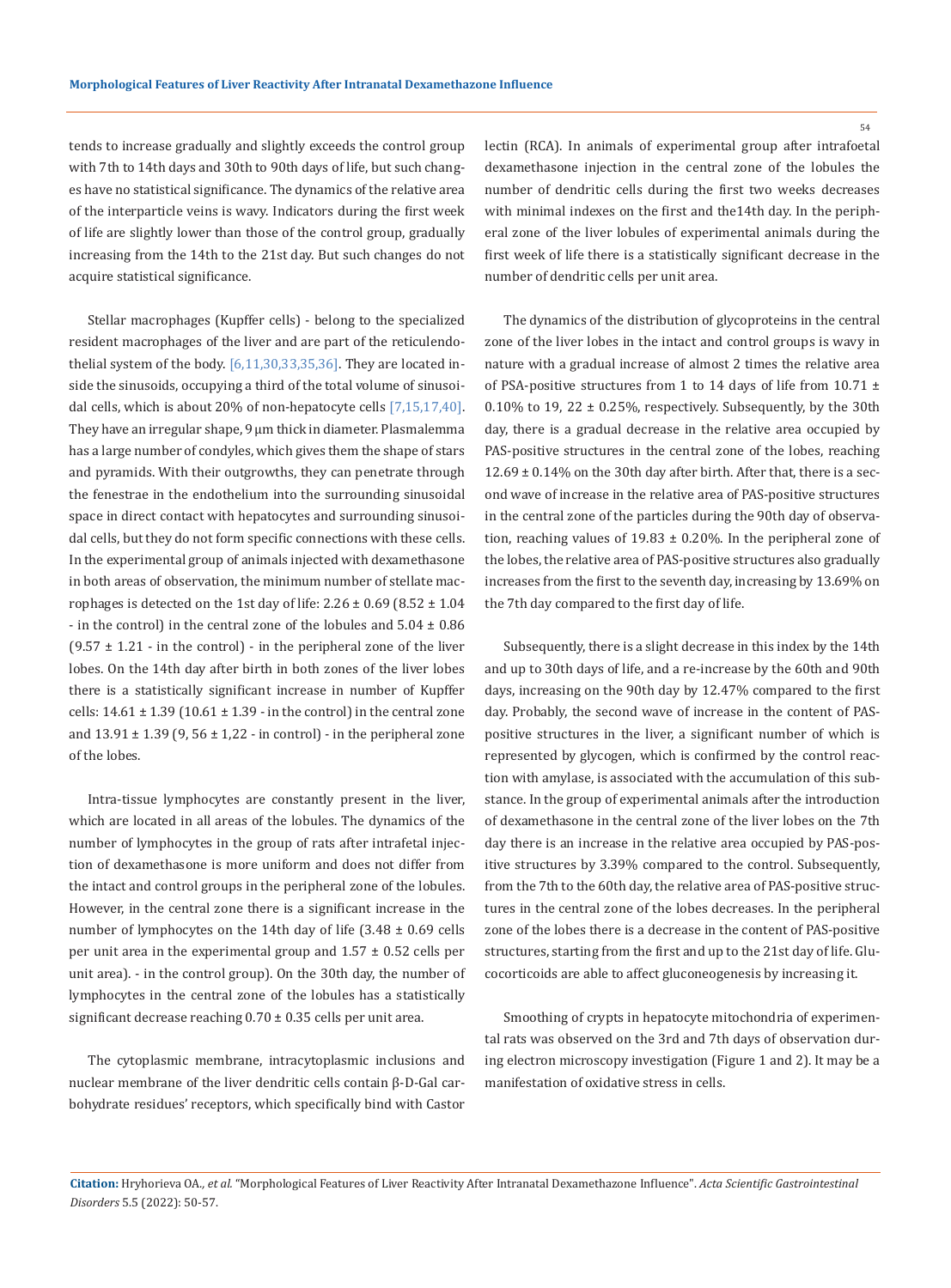

**Figure 1:** Rat liver 3 days of life. Electronogram. x 15000. a: Intact group; b: Experimental group, after the injection of dexamethasone.



**Figure 2:** Rat liver at the 7th of life. Electronogram. a: Intact group, x11000; b: Experimental group, after injection of dexamethasone in fetal period, x 15000.

Thus, it was found that in rats after intrafetal injection of dexamethasone structural changes in the liver were determined within three months after birth, they were mainly represented by absolute and relative liver mass changes (increase of absolute organ mass index). The relations between hepatic membranes, vessels, connective tissue, cells of hematopoietic centers change. Changes in the cellular composition of the liver lobes are detected. The influence of dexamethasone in fetal period leads to changes in the formation of connective tissue in the liver, namely an increase in the amount of connective tissue in the long-term follow-up.

#### **Conclusions**

In rats after intrafetal injection of dexamethasone from the 14th to the 90th day there is an increase in the relative area occupied by connective tissue in the liver, reaching statistical significance on the 30th day  $(5.78\% \pm 1.10)$  in the experimental group and  $2.56\% \pm 0.80$  - in the control group). An increase in the content of collagen fibers of type III from the 14th to the 90th day, with a peak on the 30th day of observation (2.95%  $\pm$  0.34 - in the experimental group and 1.94%  $\pm$ 0.38 - in the control group).

**Citation:** Hryhorieva OA*., et al.* "Morphological Features of Liver Reactivity After Intranatal Dexamethazone Influence". *Acta Scientific Gastrointestinal Disorders* 5.5 (2022): 50-57.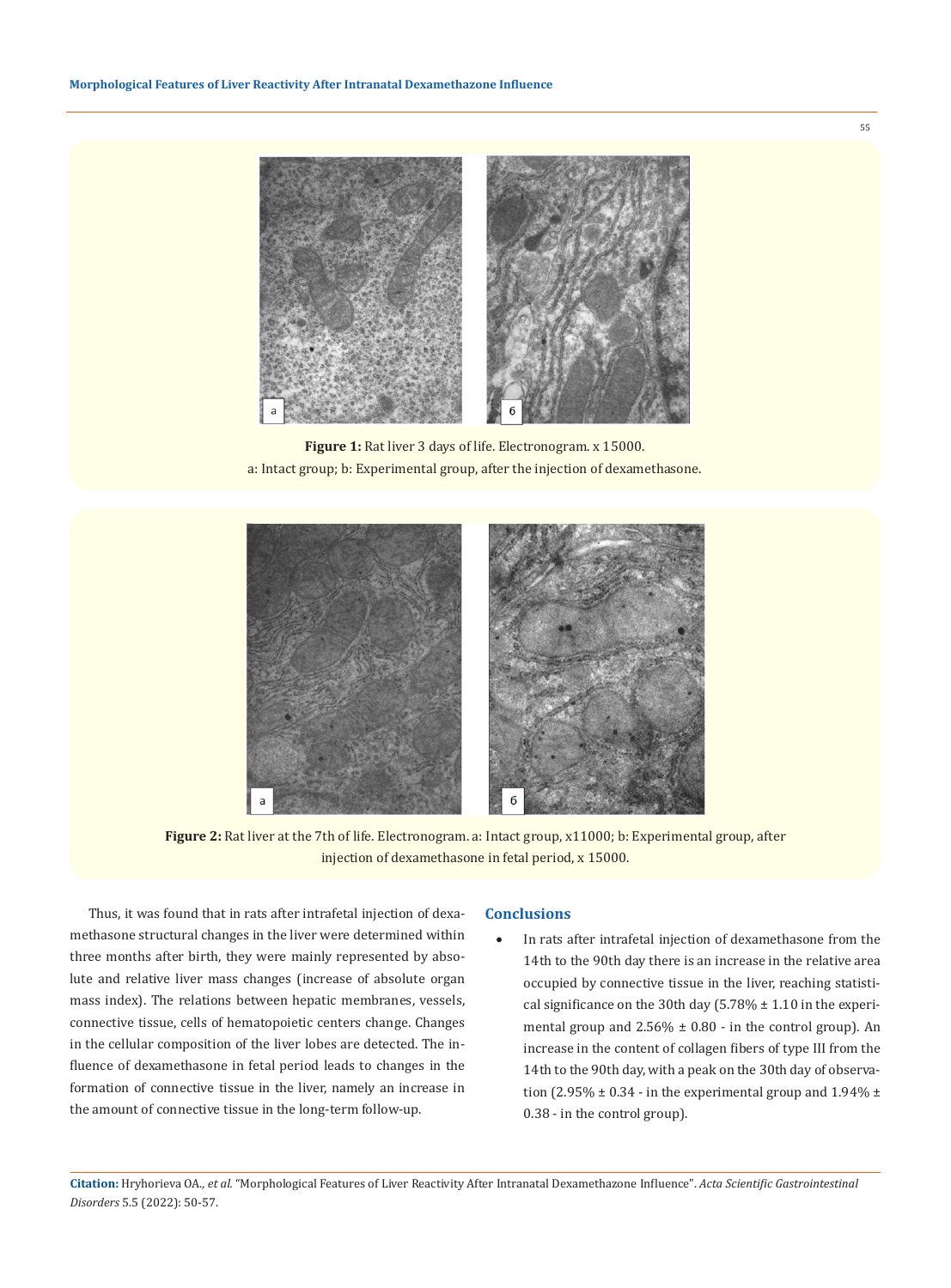- In animals after intrafetal injection of dexamethasone on the 1st day of life increases the absolute number of mononuclear hepatocytes in the central  $(63.65 \pm 1.74 \text{ cells})$  per unit area (in the experiment) and  $51.83 \pm 1.22$  cells per unit area (in control), and in the peripheral zone  $(60.70 \pm 1.74 \text{ cells per}$ unit area in the experiment and  $50.96 \pm 1.04$  cells per unit area - in control).
- In the group of experimental animals, after injection of dexamethasone in fetal period there is a decrease in the relative area occupied by PAS-positive structures in the central zone from the 7th to the 21st day. In the peripheral zone, the decrease is more pronounced and is observed during the first three weeks after birth.
- In animals after dexamethasone injection during fetal period the number of dendritic cells in the central zone of the lobules decreases throughout the first two weeks with minimum indexes on the 1st day of life. In the peripheral zone of the lobes in experimental animals during the first week of life there is a statistically significant decrease in the number of dendritic cells per unit area.

## **Research Funding**

This work is a part of a project «Reactivity of newborn organs after influence of antigens and different nature factors in the prenatal period» (2013-2019, state registration 0115U003875) funded by Zaporizhzhia State Medical University.

#### **Conflicts of Interest**

Authors have no conflict of interest to declare.

## **Bibliography**

- 1. Althabe F., *et al*[. "A population-based, multifaceted strat](https://pennstate.pure.elsevier.com/en/publications/a-population-based-multifaceted-strategy-to-implement-antenatal-c)[egy to implement antenatal corticosteroid treatment versus](https://pennstate.pure.elsevier.com/en/publications/a-population-based-multifaceted-strategy-to-implement-antenatal-c)  [standard care for the reduction of neonatal mortality due to](https://pennstate.pure.elsevier.com/en/publications/a-population-based-multifaceted-strategy-to-implement-antenatal-c)  [preterm birth in low-income and middle-income countries:](https://pennstate.pure.elsevier.com/en/publications/a-population-based-multifaceted-strategy-to-implement-antenatal-c)  [The ACT cluster-randomised trial".](https://pennstate.pure.elsevier.com/en/publications/a-population-based-multifaceted-strategy-to-implement-antenatal-c) *Lancet* 385.9968 (2015): [629-639.](https://pennstate.pure.elsevier.com/en/publications/a-population-based-multifaceted-strategy-to-implement-antenatal-c)
- 2. Baruteau J., *et al*[. "Transient Neonatal Liver Disease After Ma](https://pubmed.ncbi.nlm.nih.gov/25079484/)[ternal Antenatal Intravenous Ig Infusions in Gestational Allo](https://pubmed.ncbi.nlm.nih.gov/25079484/)[immune Liver Disease Associated with Neonatal Haemochro](https://pubmed.ncbi.nlm.nih.gov/25079484/)matosis". *[Journal of Pediatric Gastroenterology and Nutrition](https://pubmed.ncbi.nlm.nih.gov/25079484/)* [59.10 \(2014\): 1097.](https://pubmed.ncbi.nlm.nih.gov/25079484/)
- 3. Bogdanos D., *et al*. "Liver Immunology". *[Comprehensive Physi](https://pubmed.ncbi.nlm.nih.gov/23720323/)ology* [3 \(2013\): 67-598.](https://pubmed.ncbi.nlm.nih.gov/23720323/)
- 4. Dancygier H. "The Liver as an Immune Organ". In: Clinical Hepatology. Springer, Berlin, Heidelberg (2010).
- 5. De Vries A., *et al*[. "Prenatal Dexamethasone exposure induces](https://pubmed.ncbi.nlm.nih.gov/17380204/)  [changes in nonhuman primate offspring cardiometabolic and](https://pubmed.ncbi.nlm.nih.gov/17380204/)  [hypothalamic pituitary-adrenal axis function".](https://pubmed.ncbi.nlm.nih.gov/17380204/) *Journal of Clinical Investigation* [117 \(2007\): 1058-1067.](https://pubmed.ncbi.nlm.nih.gov/17380204/)
- 6. Eheim A., *et al*[. "Immune cells and metabolic dysfunction".](https://academic.oup.com/ejs/article/166/12/954/6040338)  *[Seminars in Immunopathology](https://academic.oup.com/ejs/article/166/12/954/6040338)* 36 (2014): 13-25.
- 7. Fasbender F., *et al*[. "Natural Killer Cells and Liver Fibrosis".](https://www.ncbi.nlm.nih.gov/pmc/articles/PMC4731511/)  *[Frontiers in Immunology](https://www.ncbi.nlm.nih.gov/pmc/articles/PMC4731511/)* 7 (2016): 19.
- 8. Fernandez-Balsells MM., *et al*[. "Clinical review 1: adverse ef](https://pubmed.ncbi.nlm.nih.gov/20525906/)[fects of testosterone therapy in adult men: a systematic review](https://pubmed.ncbi.nlm.nih.gov/20525906/)  and meta-analysis". *[The Journal of Clinical Endocrinology and](https://pubmed.ncbi.nlm.nih.gov/20525906/)  Metabolism* [95.6 \(2010\): 2560-2575.](https://pubmed.ncbi.nlm.nih.gov/20525906/)
- 9. Ferris J., *et al*[. "Estrogen and glucocorticoid receptor agonists](https://pubmed.ncbi.nlm.nih.gov/25523437/)  [and antagonists in oocytes modulate the pattern of expression](https://pubmed.ncbi.nlm.nih.gov/25523437/)  [of genes that encode nuclear receptor proteins in very early](https://pubmed.ncbi.nlm.nih.gov/25523437/)  [stage rainbow trout \(Oncorhynchus mykiss\) embryos".](https://pubmed.ncbi.nlm.nih.gov/25523437/) *Journal [of Physiology and Biochemistry](https://pubmed.ncbi.nlm.nih.gov/25523437/)* 41 (2015): 255-265.
- 10. Furukawa S., *et al*[. "Histopathological findings of cleft palate in](https://pubmed.ncbi.nlm.nih.gov/15133269/)  [rat embryos induced by triamcinolone acetonide".](https://pubmed.ncbi.nlm.nih.gov/15133269/) *The Journal [of Veterinary Medical Science](https://pubmed.ncbi.nlm.nih.gov/15133269/)* 66 (2004): 397-402.
- 11. Gao B. "Basic liver immunology". *[Cellular and Molecular Immu](https://www.ncbi.nlm.nih.gov/pmc/articles/PMC4856812/)nology* [13.3 \(2016\): 265-266.](https://www.ncbi.nlm.nih.gov/pmc/articles/PMC4856812/)
- 12. Gao B., *et al*[. "Liver: an organ with predominant innate immu](https://pubmed.ncbi.nlm.nih.gov/18167066/)nity". *Hepatology* [47.2 \(2008\): 729-736.](https://pubmed.ncbi.nlm.nih.gov/18167066/)
- 13. Gur C., *et al*[. "Pregnancy outcome after first trimester expo](https://pubmed.ncbi.nlm.nih.gov/15013068/)[sure to corticosteroids: a prospective controlled study".](https://pubmed.ncbi.nlm.nih.gov/15013068/) *Repro[ductive Toxicology](https://pubmed.ncbi.nlm.nih.gov/15013068/)* 18.1 (2004): 93-101.
- 14. Hryhorieva O., *et al*[. "Morphological Features of Liver Reactiv](https://pubmed.ncbi.nlm.nih.gov/12476612/)[ity After Intranatal Antigen Influence"](https://pubmed.ncbi.nlm.nih.gov/12476612/)*. Acta Scientific Gastroin[testinal Disorders](https://pubmed.ncbi.nlm.nih.gov/12476612/)* 4.11 (2021): 72-83.
- 15. [Ju C and Tacke F. "Hepatic macrophages in homeostasis and](https://pubmed.ncbi.nlm.nih.gov/26908374/)  [liver diseases: from pathogenesis to novel therapeutic strat](https://pubmed.ncbi.nlm.nih.gov/26908374/)egies". *[Cellular and Molecular Immunology](https://pubmed.ncbi.nlm.nih.gov/26908374/)* 13.3 (2016): 316- [327.](https://pubmed.ncbi.nlm.nih.gov/26908374/)

**Citation:** Hryhorieva OA*., et al.* "Morphological Features of Liver Reactivity After Intranatal Dexamethazone Influence". *Acta Scientific Gastrointestinal Disorders* 5.5 (2022): 50-57.